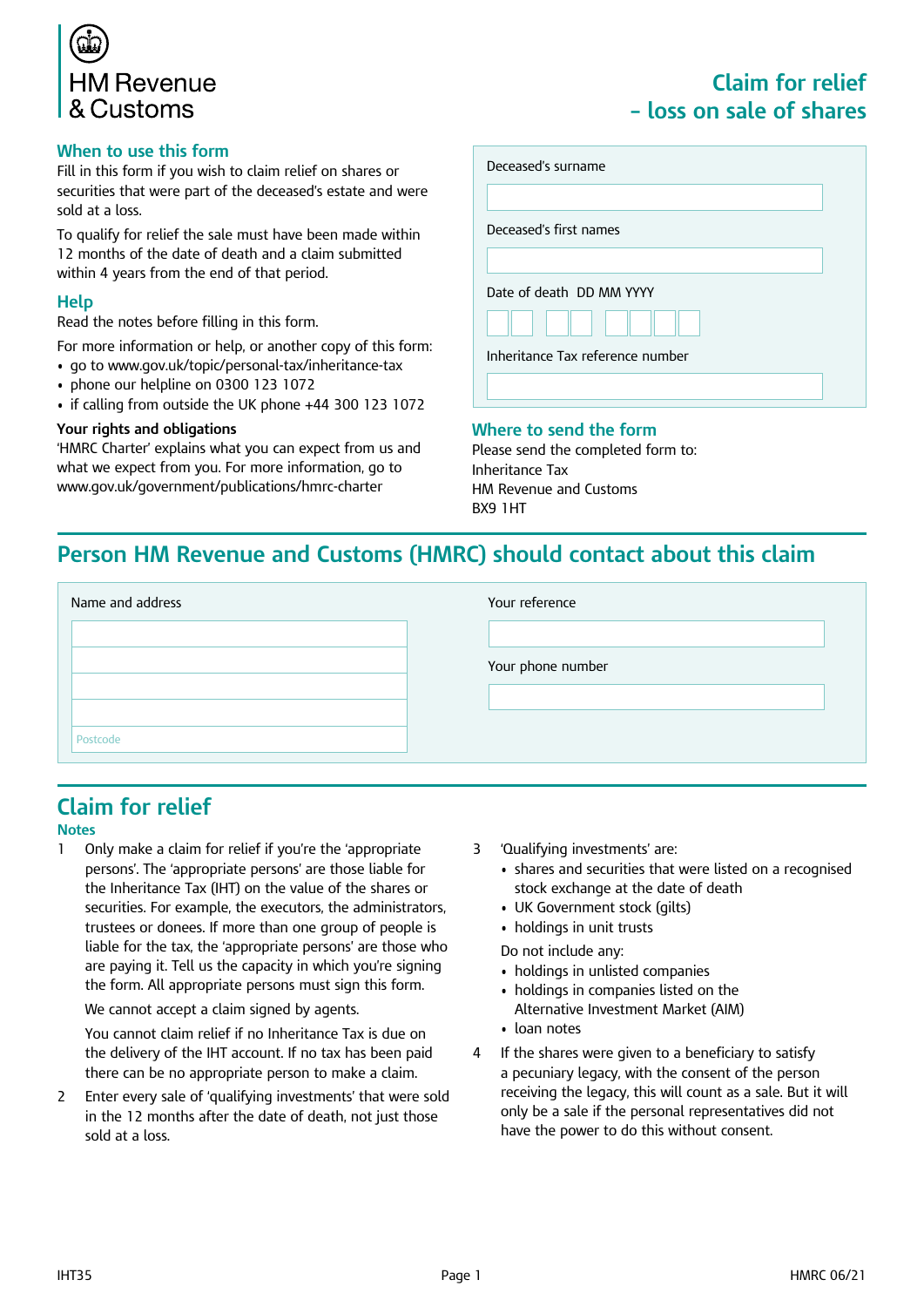- 5 You may claim provisional relief within 12 months of the date of death. If we give provisional relief, we may review it later.
- 6 The date of sale or purchase is the contract date, rather than the settlement, unless the sale or purchase was made as the result of an option. If so, enter the date the option was granted.
- 7 The relief is based on the gross sale price but restricted by the net cost of any purchases, so do not deduct any costs such as commission or fees.
- 8 The value you gave at the date of death, sale or purchase may:
	- include any interest due on UK Government stock (gilts), loan and debenture stocks
	- not include any dividend due but unpaid
- 9 A capital payment is:
	- money or money's worth that is not income for Income Tax purposes
	- the proceeds of any sale of 'rights'
	- It is not the sale proceeds of the qualifying investments.
- 10 If the holding changes (for example, as a result of a bonus or rights issue), it will be a new holding as defined by section 216 of Chargeable Gains Act 1992.
- 11 The market value of any investment for capital gains purposes is the value at the date of death after adjustment for this relief.
- 12 If a claim is made after any qualifying investments are distributed from the estate, relief may not be available.

## **Claim for relief**

**1 Enter details of the qualifying investments (see note 3 on page 1) to which your claim for relief relates** If you need more space, you can find a continuation sheet on our website.

|                                                                                               | Date of death              |                                                          |                      | Sales                                                                                |                                                                                |
|-----------------------------------------------------------------------------------------------|----------------------------|----------------------------------------------------------|----------------------|--------------------------------------------------------------------------------------|--------------------------------------------------------------------------------|
| Full description of holding<br>(including the number<br>of shares or amount of<br>stock held) | Price                      | $\boldsymbol{\mathsf{A}}$<br>Value<br>$\pmb{\mathsf{f}}$ | Date<br>(see note 6) | Price                                                                                | $\, {\bf B} \,$<br>Gross proceeds<br>(see note 7)<br>$\ensuremath{\mathsf{E}}$ |
|                                                                                               |                            |                                                          |                      |                                                                                      |                                                                                |
|                                                                                               |                            |                                                          |                      |                                                                                      |                                                                                |
|                                                                                               |                            |                                                          |                      |                                                                                      |                                                                                |
|                                                                                               |                            |                                                          |                      |                                                                                      |                                                                                |
|                                                                                               |                            |                                                          |                      |                                                                                      |                                                                                |
|                                                                                               |                            |                                                          |                      |                                                                                      |                                                                                |
|                                                                                               |                            |                                                          |                      |                                                                                      |                                                                                |
|                                                                                               |                            |                                                          |                      |                                                                                      |                                                                                |
|                                                                                               |                            |                                                          |                      |                                                                                      |                                                                                |
|                                                                                               |                            |                                                          |                      |                                                                                      |                                                                                |
|                                                                                               |                            |                                                          |                      |                                                                                      |                                                                                |
|                                                                                               | Total of column $A \mid E$ |                                                          |                      | Total of column $\mathbf{B}$ $\mathbf{E}$                                            |                                                                                |
|                                                                                               |                            |                                                          |                      | Net loss (total <b>A</b> minus total <b>B</b> ) = <b>C</b> $\left  \right $ <b>E</b> |                                                                                |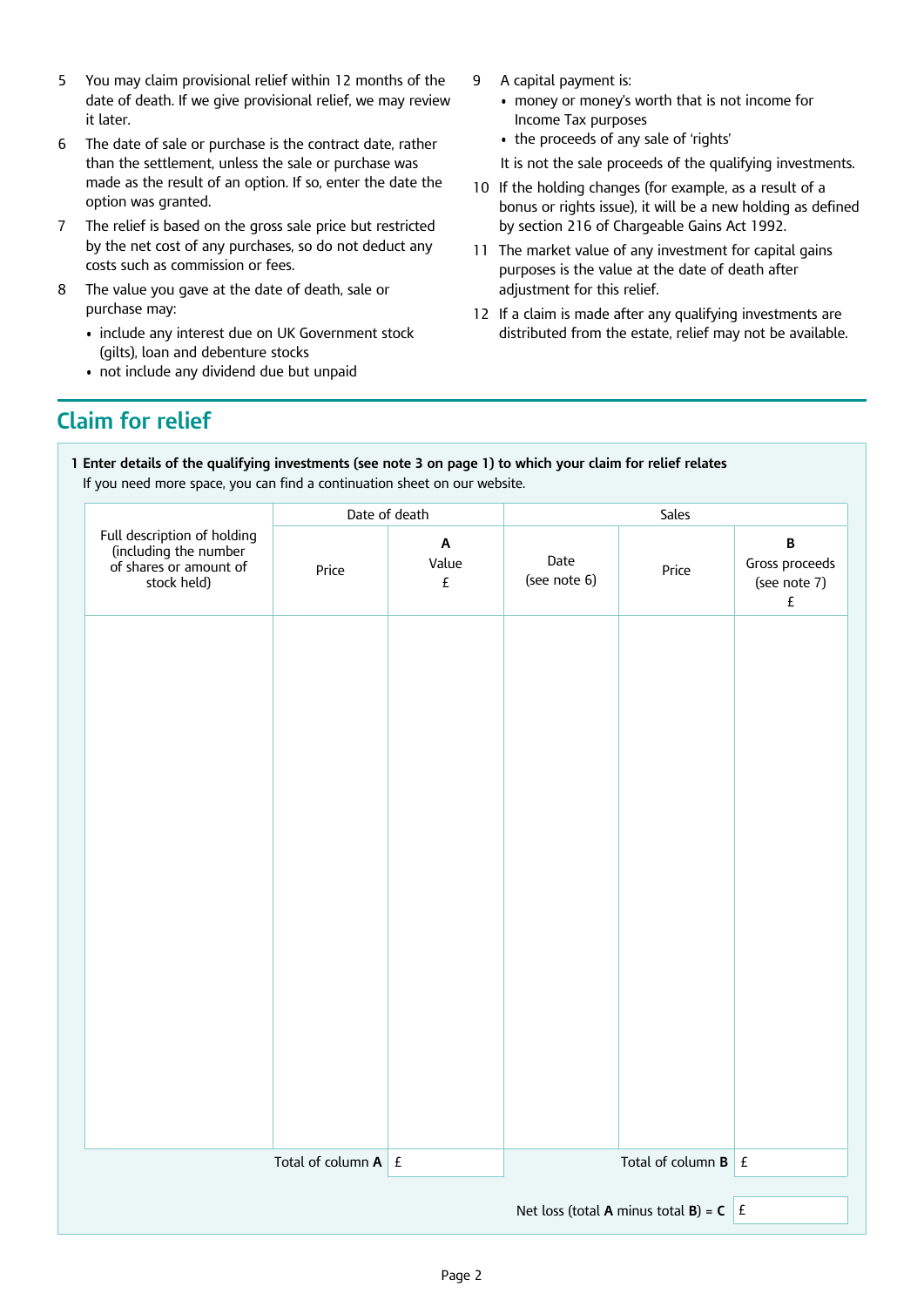## **Purchases**

| 2 Have there been any purchases of 'qualifying investments' by the claimants in the same capacity between the date of death<br>and 2 months after the latest sale shown in the box on page 2 of this form? |                                                   |                                          |
|------------------------------------------------------------------------------------------------------------------------------------------------------------------------------------------------------------|---------------------------------------------------|------------------------------------------|
| Go to question 3<br><b>No</b>                                                                                                                                                                              |                                                   |                                          |
| Complete the table below<br>Yes                                                                                                                                                                            |                                                   |                                          |
| If you need more space, please attach a separate sheet clearly marked as relating to box 2 of this form                                                                                                    |                                                   |                                          |
| Description of holdings                                                                                                                                                                                    | Purchase<br>price                                 | D<br>Sum paid<br>(excluding<br>expenses) |
|                                                                                                                                                                                                            |                                                   |                                          |
|                                                                                                                                                                                                            | Total of column $\mathbf{D} \parallel \mathbf{f}$ |                                          |
| If there have been any purchases, the relief is restricted.<br>To calculate the restriction (E), show:                                                                                                     | Restriction on loss E                             | E                                        |
| (purchases) $\times$ <b>C</b> (net loss) = <b>E</b><br>D<br>(proceeds)<br>B                                                                                                                                | Allowable loss (C minus E) F                      | £                                        |

# **About the qualifying investments**

Please answer the following questions about the 12 month period following the date of death.

| 3 Were any qualifying investments (see note 3 on page 1)                                                | 6 Were there any changes in the holding (see           |
|---------------------------------------------------------------------------------------------------------|--------------------------------------------------------|
| exchanged (with or without payment) in the 12 months                                                    | note 10 on page 2) of any of the sold qualifying       |
| after the death?                                                                                        | investments in the 12 months after the death?          |
| Please enter details at box 8                                                                           | Please enter details at box 8                          |
| Yes                                                                                                     | <b>No</b>                                              |
| No.                                                                                                     | Yes                                                    |
| 4 Were any capital payments (see note 9 on page 2)                                                      | 7 Was any option to buy or sell qualifying investments |
| received on any qualifying investments sold in the                                                      | acquired or exercised (whenever the option             |
| 12 months after death?                                                                                  | was acquired)?                                         |
| Please enter details at box 8                                                                           | Please enter details at box 8                          |
| No.                                                                                                     | No.                                                    |
| Yes                                                                                                     | Yes                                                    |
| 5 Have any 'calls' been paid on any of the sold qualifying                                              | 8 If you've answered 'Yes' to any of questions 3 to 7, |
| investments in the 12 months after the death?                                                           | enter details here                                     |
| A 'call' is a payment that the shareholder is asked to pay to a<br>company in which they have a holding |                                                        |
| Please enter details at box 8<br><b>No</b><br>Yes                                                       |                                                        |